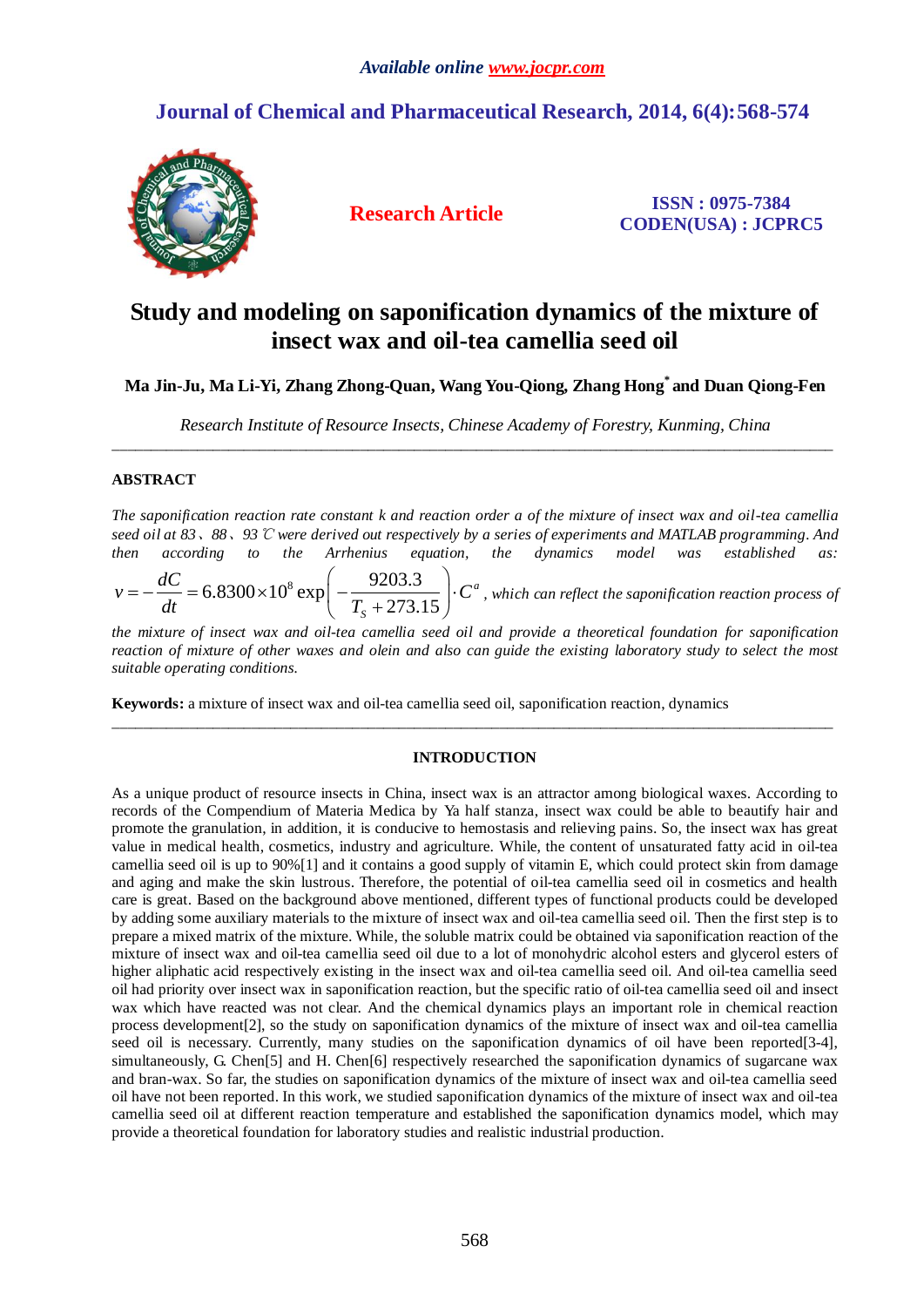#### **EXPERIMENTAL SECTION**

*\_\_\_\_\_\_\_\_\_\_\_\_\_\_\_\_\_\_\_\_\_\_\_\_\_\_\_\_\_\_\_\_\_\_\_\_\_\_\_\_\_\_\_\_\_\_\_\_\_\_\_\_\_\_\_\_\_\_\_\_\_\_\_\_\_\_\_\_\_\_\_\_\_\_\_\_\_\_*

#### **Materials and instruments:**

The main materials that used in this study were anhydrous alcohol (A.R.), [petroleum ether](javascript:showjdsw() (A.R.), [phenolphthalein](javascript:showjdsw() (A.R.), [concentrated hydrochloric acid](javascript:showjdsw() (A.R.), NaOH-85% alcohol (self made), oil-tea camellia seed oil (Golden Dragon Fish, food grade). And the refined insect waxes were purchased from Emei Insect Wax Institute. Some instruments such as digital constant temperature water bath (HH-8, Jintan Hongke Instrument Factory), electronic balance (LT1002, d=0.01g), analytical balance (METTLER TOLEDO AB204-S, d=0.0001g) were used.

#### **Principles and methods:**

**Hypothesis and theory foundation of the modeling:** In reference to relevant information[5-6], the saponification dynamic model of the mixture of insect wax and oil-tea camellia seed oil in this work was established based on the following hypothesis:

(1) The saponification of the mixture of insect wax and oil-tea camellia seed oil should be homogeneous reaction.

(2) Assuming there should be no temperature gradient among the reactants and the internal and external wall of reaction vessel. The saponification reaction would be completed at a constant temperature.

(3) The impact of the concentration of insect wax and oil-tea camellia seed oil on dynamic model parameters is not considered and could be included in the reaction rate constant k, because the amount of insect wax and oil-tea camellia seed oil far exceeds that of sodium hydroxide in this work.

The saponification reaction [dynamic equation](javascript:showjdsw() of the mixture of insect wax and oil-tea camellia seed oil was expressed as equation (1) based on the above hypothesis:

$$
v = -\frac{dC}{dt} = kC^a \tag{1}
$$

Where C is the real-time concentration of sodium hydroxide at the moment of  $t_s$ ,  $k$  is the saponification reaction rate constant, and a is the reaction order.

#### **Dynamic model parameters calculation:**

In the study process on reaction dynamics, a simple pre-experiment should be organized before trying systematic experiment generally for a qualitative or semi-quantitative [recognition](javascript:showjdsw() on the reaction[7]. Assuming the reaction order a was equal to 1 and making integral on both sides of the Eq. (1), then:

$$
t = \int_{C_0}^{C} -\frac{dC}{kC} = \frac{1}{k} \ln \frac{C_0}{C}
$$
 (2)

So:

Where  $C_0$  is the initial concentration of sodium hydroxide.

 $k = \frac{1}{2} \ln(\frac{C_0}{C})$  $t$ <sup>- $\sim$ </sup> $C$ 

 $=$ 

If the reaction rate constant k calculated according to Eq. (2) with the real-time concentrations of sodium hydroxide at different intervals was basically unchanged, then the saponification of the mixture of insect wax and oil-tea camellia seed oil would be the first order reaction. [Conversely,](javascript:showjdsw() the assumption did not hold, that is to say,  $a \neq 1$ , then

(3)

Eq. (1) could be transformed into Eq. (4) by making integral on both sides of the equation.  
\n
$$
t = \int_0^t dt = \int_{C_0}^c -\frac{dC}{kC^a} = \frac{1}{(a-1)k} (C^{1-a} - C_0^{1-a})
$$
\n
$$
C^{1-a} = (a-1)kt + C_0^{1-a}
$$
\n(5)

So:

There being three sets of data respectively corresponding to different experimental factors in this work, and then we assumed  $e_i$  (i=1,2,3) was the concentration error of alkali solution. Then, the optimization objective function could be showed as follows: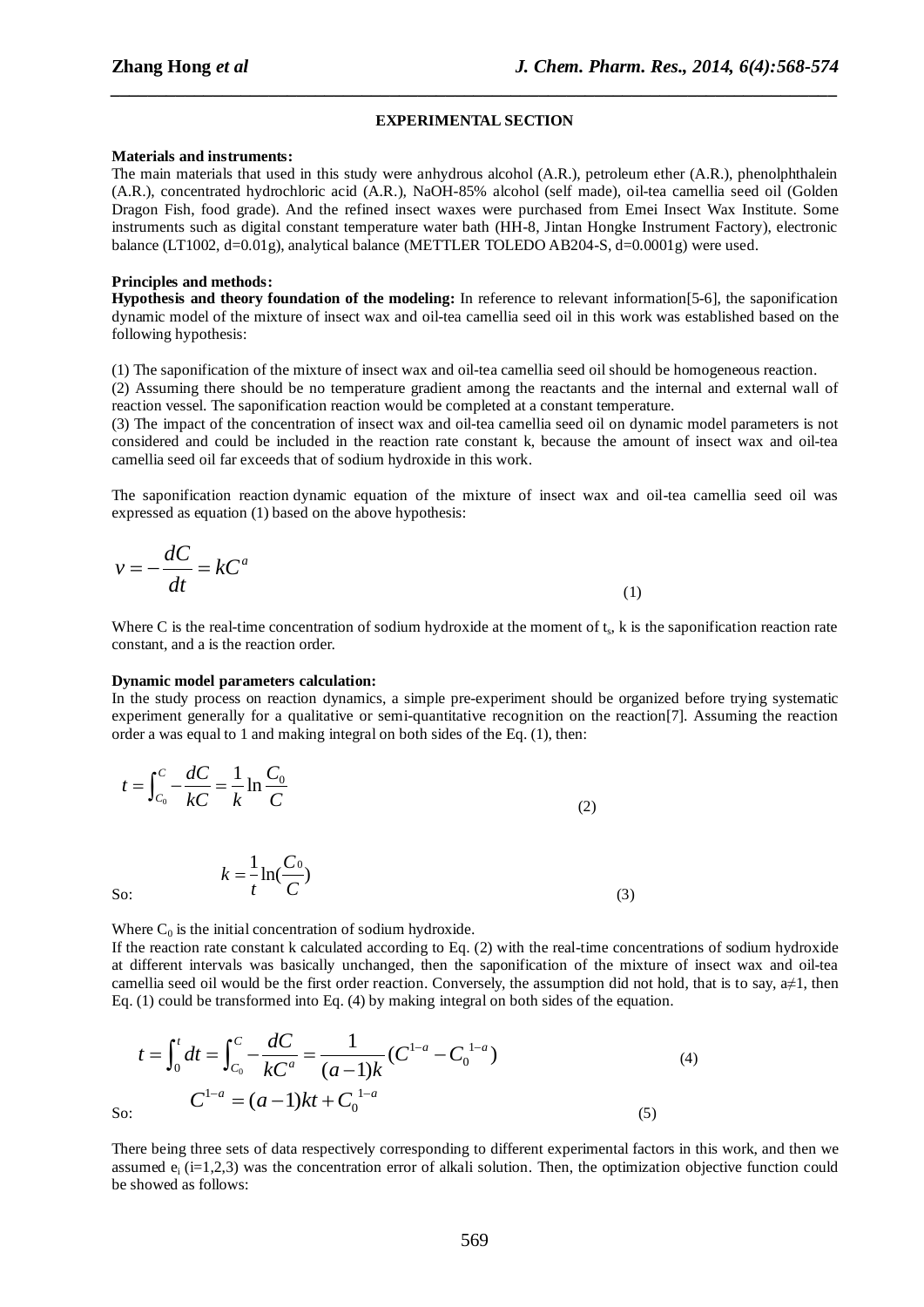(8)

$$
\min L(e_i, a, k) = \frac{1}{2} \sum_{i=1}^{3} e_i^2
$$
\n(6)

subject to:

$$
C_i^{1-a} = (a-1)kt + C_{0,i}^{1-a} + e_i
$$
  
\n
$$
G_i(a,k) = C_i^{1-a} - (a-1)kt - C_{0,i}^{1-a} - e_i
$$
 (7)

Let

Then the objective function above mentioned could be converted to Eq. (9), according to the Wolfe duality theorem

*\_\_\_\_\_\_\_\_\_\_\_\_\_\_\_\_\_\_\_\_\_\_\_\_\_\_\_\_\_\_\_\_\_\_\_\_\_\_\_\_\_\_\_\_\_\_\_\_\_\_\_\_\_\_\_\_\_\_\_\_\_\_\_\_\_\_\_\_\_\_\_\_\_\_\_\_\_\_*

[8] and the Lagrange multiplier method[9].  
\n
$$
\max L(e_i, a, k) = \frac{1}{2} \sum_{i=1}^{3} e_i^2 - \sum_{i=1}^{3} \lambda_i * G_i (a, k)
$$
\n(9)

Where Lagrange multiplier  $\lambda_i \geq 0$ . Then, from:

$$
\begin{cases} \nabla_{e_i} L(e_i, a, k) = e_i \\ \nabla_{e_i} G_i (a, k) = -1 \end{cases}
$$
\n(10)

We have:

$$
e_i = -\lambda_i \tag{11}
$$

From:

From:  
\n
$$
\begin{cases}\n\nabla_a L(e_i, a, k) = 0 \\
\nabla_a G_i (a, k) = -C_i^{1-a} \ln C_i - kt + C_{0,i}^{1-a} \ln C_{0,i}\n\end{cases}
$$
\n(12)

Have:

$$
\left(C_i^{1-a} \ln C_i + kt - C_{0,i}^{1-a} \ln C_{i,0}\right) \cdot \lambda_i = 0
$$
\n(13)

From:

min L(
$$
e_i, a, k
$$
) =  $\frac{1}{2} \sum_{i=1}^{n} e_i^2$   
\nsubject to:  
\n
$$
C_i^{1-a} = (a-1)kt + C_{0,i}^{1-a} + e_i
$$
\nLet  $G_i (a, k) = C_i^{1-a} - (a-1)kt - C_{0,i}^{1-a} - e_i$   
\nThen the objective function above mentioned could be converted to Eq. (9), a  
\n[8] and the Lagrange multiplier method[9].  
\nmax L( $e_i, a, k$ ) =  $\frac{1}{2} \sum_{i=1}^{3} e_i^2 - \sum_{i=1}^{3} \lambda_i * G_i (a, k)$   
\nWhere Lagrange multiplier  $\lambda \ge 0$ .  
\nThen, from:  
\n[ $\nabla_e L(e_i, a, k) = e_i$   
\n $\nabla_e G_i (a, k) = -1$  (10)  
\nWe have:  
\n $e_i = -\lambda_i$  (11)  
\nFrom:  
\n[ $\nabla_e L(e_i, a, k) = 0$   
\n $\nabla_a G_i (a, k) = -C_i^{1-a} \ln C_i - kt + C_{0,i}^{1-a} \ln C_{0,i}$   
\nHave:  
\n( $C_i^{1-a} \ln C_i + kt - C_{0,i}^{1-a} \ln C_{i,0}$ )  $\cdot \lambda_i = 0$   
\nFrom:  
\n[ $\nabla_k L(e_i, a, k) = 0$   
\nFrom:  
\n[ $\nabla_k L(e_i, a, k) = 0$   
\nFrom:  
\n[ $\nabla_k L(e_i, a, k) = 0$   
\nFrom:  
\n[ $\nabla_k L(e_i, a, k) = -a - 1$ )  $\cdot t$  (14)  
\nHave:  
\n( $a - 1$ )  $\cdot t \cdot \lambda_i = 0$   
\nSo, from Eq. (11), (13) and (15), the objective function could be given by:  
\nmax  $L(\lambda_i, a) = \sum_{i=1}^{3} \left(-\frac{1}{2} \lambda_i^2 - \lambda_i C_i^{1-a} + \lambda_i C_{0,i}^{1-a}\right)$   
\nSubject to  
\n( $C_i^{1-a} \ln C_i + kt - C_{0,i}^{1-a} \ln C_{0,i$ 

Have:

$$
(a-1)\cdot t \cdot \lambda_i = 0 \tag{15}
$$

So, from Eq. (11), (13) and (15), the objective function could be given by:  
\n
$$
\max L(\lambda_i, a) = \sum_{i=1}^{3} \left( -\frac{1}{2} \lambda_i^2 - \lambda_i C_i^{1-a} + \lambda_i C_{0,i}^{1-a} \right)
$$
\n(16)

Subject to

Subject to  
\n
$$
\left(C_i^{1-a}\ln C_i + kt - C_{0,i}^{1-a}\ln C_{0,i}\right) \cdot \lambda_i = 0
$$
\n(17)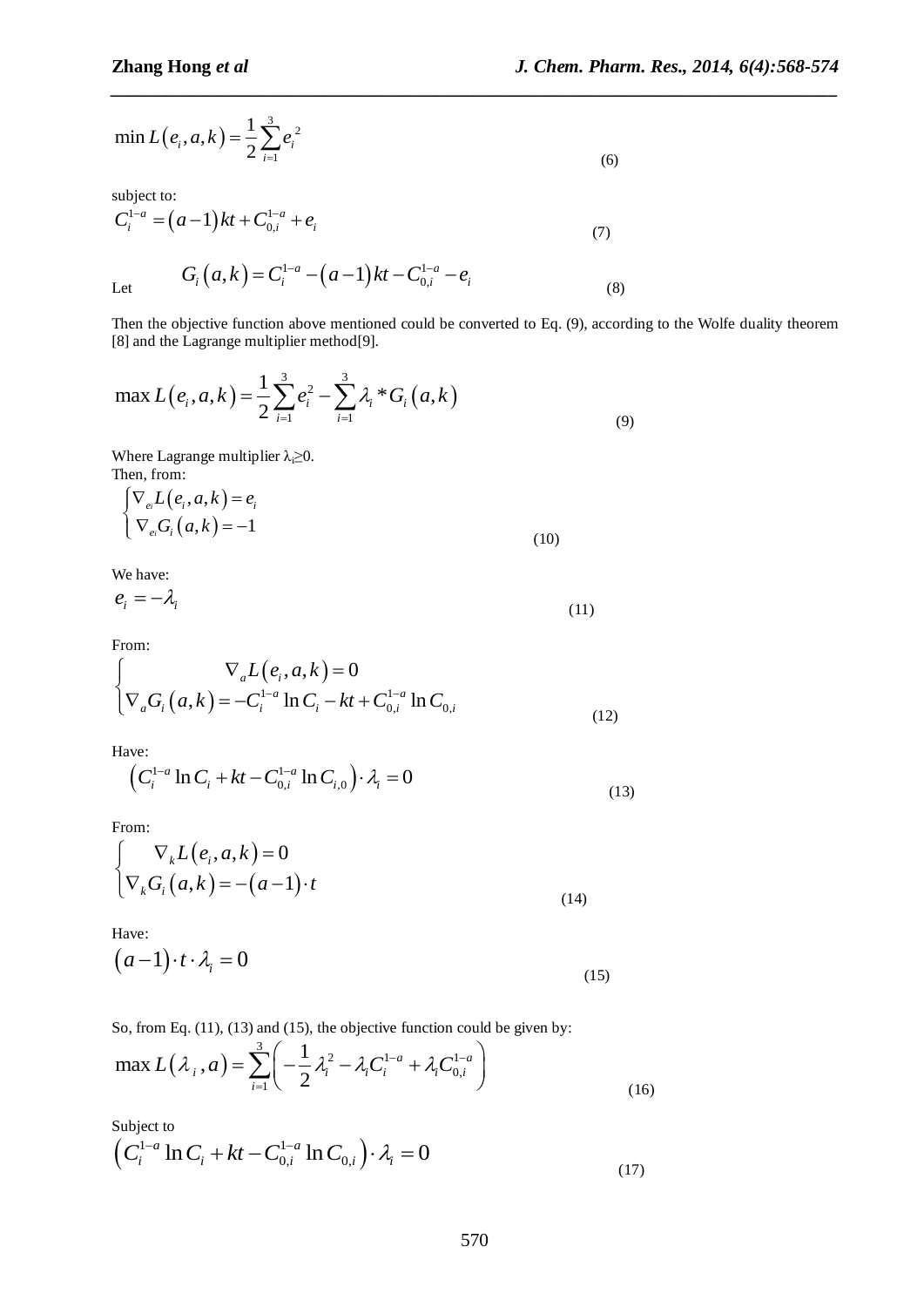Where  $C_{0,i}$  is the initial concentration of sodium hydroxide,  $C_i$  is the real-time concentration of sodium hydroxide at the moment of t<sub>s</sub>.

*\_\_\_\_\_\_\_\_\_\_\_\_\_\_\_\_\_\_\_\_\_\_\_\_\_\_\_\_\_\_\_\_\_\_\_\_\_\_\_\_\_\_\_\_\_\_\_\_\_\_\_\_\_\_\_\_\_\_\_\_\_\_\_\_\_\_\_\_\_\_\_\_\_\_\_\_\_\_*

Then the experiment data would be analyzed with Eq. (18) by the MATLAB programming in order to obtain the values of saponification reaction rate constant k and reaction order a at different reaction temperature.

$$
\begin{cases}\nC_1^{1-a} \ln C_1 + kt_1 - C_{0,1}^{1-a} \ln C_{0,1} = 0 \\
C_2^{1-a} \ln C_2 + kt_2 - C_{0,2}^{1-a} \ln C_{0,2} = 0 \\
C_3^{1-a} \ln C_3 + kt_3 - C_{0,3}^{1-a} \ln C_{0,3} = 0\n\end{cases}
$$
\n(18)

#### **Dynamic model establishing:**

The selection of appropriate reaction temperature also affects the success or failure and costs of the reaction process. So the study on relationship between temperature and reaction rate is very important in practice and theory.

As is known, the Arrhenius equation is given:  $k = k_0$ *Ea*  $k = k_0 \cdot e^{-\frac{E_a}{RT}}$ 

Then taking logarithm of both sides of the above equation, such that:

$$
\ln k = -\frac{E_a}{R} \cdot \frac{1}{T} + \ln k_0 \tag{19}
$$

Where  $E_a$  is the reaction activation energy, and  $k_0$  is the pre-exponential factor. According to Eq.(19), a straight line would be obtained by plotting lnk as a function of 1/T. And the values of  $E_a$  and  $k_0$  would be calculated from the slope and intercept of the straight line, respectively.

Then, from the Arrhenius equation, Eq. (1) becomes

$$
v = -\frac{dC}{dt} = kC^a = k_0 e^{(-E_a/RT_K)} \cdot C^a
$$
 (20)

#### **Experimental method:**

The oil-tea camellia seed oil (8.50g) was placed in a reaction vessel which was incubated in water bath at the setting temperature, then the insect wax (1.50g) was added into the oil-tea camellia seed oil. And then, 10.00 mL NaOH-85% alcohol solution was added into the vessel after the insect wax was dissolved. Accurate mass of reaction mixture which was taken out from the vessel in a certain interval during the reaction was dissolved in hot anhydrous alcohol/ [petroleum ether](javascript:showjdsw()  $(v/v, 1:3)$ . Afterwards, we [titrated](http://www.jukuu.com/show-Titrate-0.html) the hot solution in the presence of [phenolphthalein](http://www.jukuu.com/show-phenolphthalein-0.html) with 0.0250 M hydrochloric acid standard solution until the red colour just disappeared, and the volume of the consumed hydrochloric acid standard solution was recorded as  $V_1(mL)$ . Then, the real-time concentration of sodium hydroxide was calculated according to Eq.  $(21)$ .

$$
C_{NaOH} = \frac{V_1 \times C_{HCl}}{V_{sample}}
$$
 (21)

Where  $V_{sample}$  is the volume of reaction mixture which was taken out from the vessel,  $C_{HC}$  is the concentration of the hydrochloric acid standard solution.

#### **RESULTS AND DISCUSSION**

**Dynamic model parameters calculation:** As previously mentioned, we assumed the saponification of the mixture of insect wax and oil-tea camellia seed oil was the first order reaction on the concentration of sodium hydroxide. Then the reaction rate constant k calculated according to Eq. (3) with the real-time concentrations of sodium hydroxide at different intervals was given in table 1.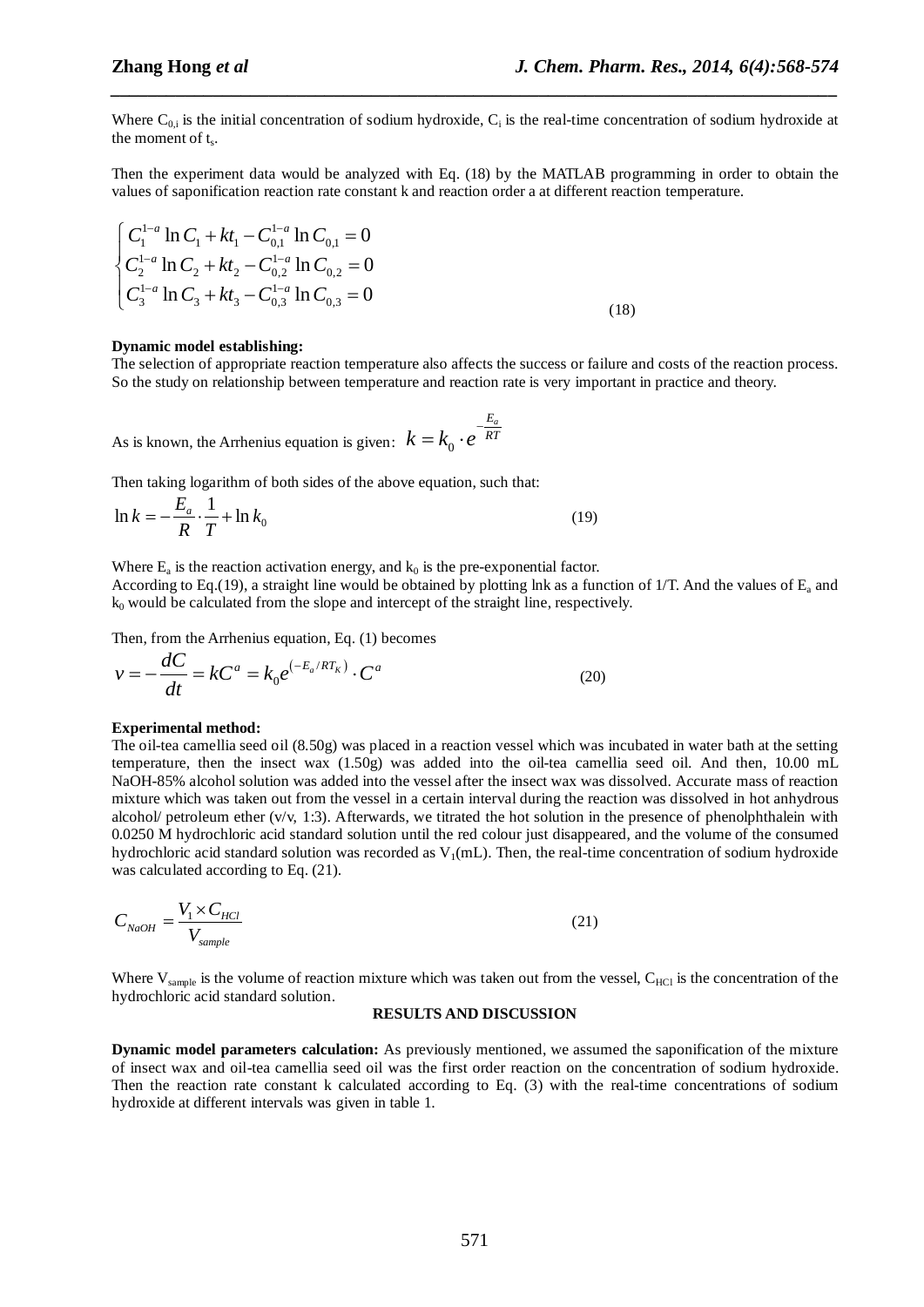| Reaction<br>temperature<br>$^{\circ}$ C) | Saponification time<br>(S) | Initial concentration of<br>NaOH,<br>$C_0$ (mol/L) | Real-time concentration of NaOH, C<br>(mol/L) | $k( \times 10^{-3}$<br>$S^{-1}$ |
|------------------------------------------|----------------------------|----------------------------------------------------|-----------------------------------------------|---------------------------------|
| 83                                       | 300                        | 0.4081                                             | 0.03988                                       | 7.7521                          |
| 83                                       | 420                        | 0.5344                                             | 0.04529                                       | 5.8763                          |
| 83                                       | 600                        | 0.6664                                             | 0.02038                                       | 5.8122                          |
| 88                                       | 180                        | 0.4079                                             | 0.07501                                       | 9.4078                          |
| 88                                       | 300                        | 0.5340                                             | 0.41612                                       | 0.8314                          |
| 88                                       | 420                        | 0.6680                                             | 0.02228                                       | 8.0966                          |
| 93                                       | 180                        | 0.4084                                             | 0.06458                                       | 10.2463                         |
| 93                                       | 120                        | 0.6685                                             | 0.12388                                       | 14.0477                         |
| 93                                       | 300                        | 0.5335                                             | 0.01030                                       | 13.1577                         |

# *\_\_\_\_\_\_\_\_\_\_\_\_\_\_\_\_\_\_\_\_\_\_\_\_\_\_\_\_\_\_\_\_\_\_\_\_\_\_\_\_\_\_\_\_\_\_\_\_\_\_\_\_\_\_\_\_\_\_\_\_\_\_\_\_\_\_\_\_\_\_\_\_\_\_\_\_\_\_* **Table 1. The values of reaction rate constant k at different temperature**

As shown in table 1, the reaction rate constant k calculated with real-time concentrations of sodium hydroxide at different intervals fluctuated largely, which proved the saponification reaction of the mixture of insect wax and oil-tea camellia seed oil was not the first order reaction on the concentration of sodium hydroxide. Then, Eq. (18) was derived from Eq.(1).

| Reaction temperature | Saponification time (S) | Initial concentration of NaOH,<br>$C_0$ (mol/L) | Real-time concentration of NaOH, C (mol/L) |
|----------------------|-------------------------|-------------------------------------------------|--------------------------------------------|
| 83                   | 300                     | 0.5344                                          | 0.07535                                    |
| 83                   | 180                     | 0.4081                                          | 0.05910                                    |
| 83                   | 420                     | 0.6664                                          | 0.07150                                    |
| 88                   | 120                     | 0.5340                                          | 0.12891                                    |
| 88                   | 420                     | 0.4079                                          | 0.01221                                    |
| 88                   | 300                     | 0.6680                                          | 0.07347                                    |
| 93                   | 300                     | 0.5335                                          | 0.01030                                    |
| 93                   | 240                     | 0.4084                                          | 0.04575                                    |
| 93                   | 180                     | 0.6685                                          | 0.10492                                    |

Table 2 provided the initial and real-time concentrations at the moment of t<sub>s</sub> of sodium hydroxide at 83, 88, 93 °C.

Then analyzing all the data with Eq. (18), we had:\n
$$
T=83 \text{ °C}, \text{ i } \begin{cases}\n0.07535^{1-a} \ln 0.07535 + 300k - 0.5344^{1-a} \ln 0.5344 = 0 \\
0.05910^{1-a} \ln 0.05910 + 180k - 0.4081^{1-a} \ln 0.4081 = 0 \\
0.07150^{1-a} \ln 0.07150 + 420k - 0.6664^{1-a} \ln 0.6664 = 0\n\end{cases}
$$
\n
$$
T=88 \text{ °C}, \text{ ii } \begin{cases}\n0.12891^{1-a} \ln 0.12891 + 120k - 0.5340^{1-a} \ln 0.5340 = 0 \\
0.01221^{1-a} \ln 0.01221 + 420k - 0.4079^{1-a} \ln 0.4079 = 0 \\
0.07347^{1-a} \ln 0.07347 + 300k - 0.6680^{1-a} \ln 0.6680 = 0\n\end{cases}
$$
\n
$$
T=93 \text{ °C}, \text{ iii } \begin{cases}\n0.01030^{1-a} \ln 0.01030 + 300k - 0.5335^{1-a} \ln 0.5335 = 0 \\
0.04575^{1-a} \ln 0.04575 + 240k - 0.4084^{1-a} \ln 0.4084 = 0 \\
0.10492^{1-a} \ln 0.10492 + 180k - 0.6685^{1-a} \ln 0.6685 = 0\n\end{cases}
$$

Then equations i, ii, iii were solved by the multivariable nonlinear optimization function under constrained conditions in MATLAB programming[10-11] to obtain the optimum values of reaction rate constant k and reaction order a of the saponification reaction of the mixture, as shown in table 3.

**Table 3. The values of reaction rate constant k and reaction order aat different reaction temperature**

| Reaction temperature ( | reaction order a | $\text{(mol/L)}^{0.11}$ S <sup>-1</sup><br>reaction rate constant k $(\times 10^{-3})$ . |
|------------------------|------------------|------------------------------------------------------------------------------------------|
|                        | 0.8508778122     | 3.9588775691                                                                             |
| 88                     | 0.9245024582     | 6.2516441504                                                                             |
| 93                     | 0.9074416399     | 8.0107887929                                                                             |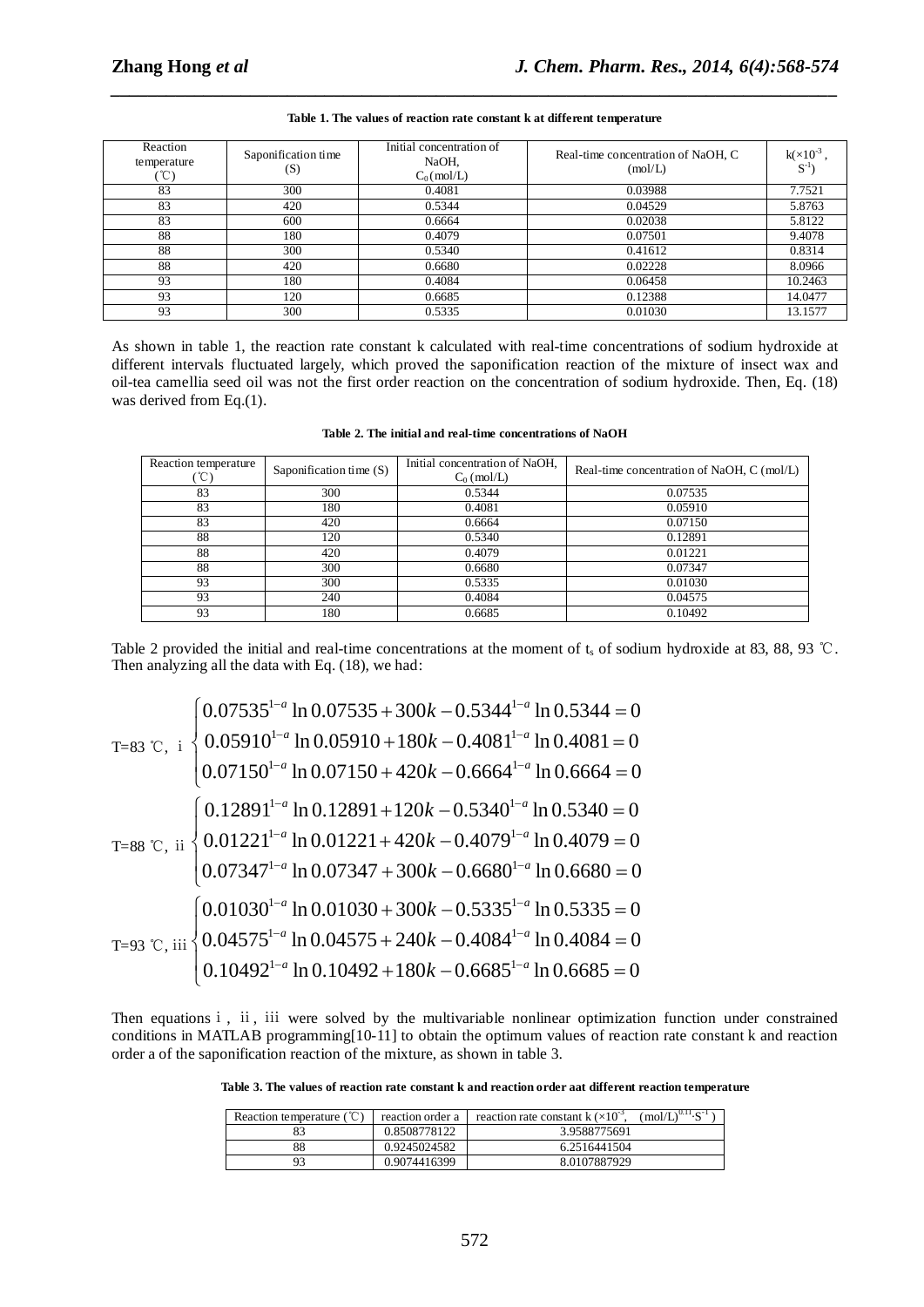As seen from table 3, the value of reaction order a was approximately 0.89 with some fluctuations at different reaction temperature. The different hydrolysis rates of ester groups in insect wax and oil-tea camellia seed oil under basic condition caused the polarity variance of the reaction system, which may lead to change in reaction order a[12]. Additionally, the different increase in viscosity of the reaction system may also lead to fluctuations in reaction order[13]. The saponification reaction rate constant k of the mixture of insect wax and oil-tea camellia seed oil was approximately  $(3.96-8.01)\times 10^{-3}$  (mol/L)<sup>0.11</sup> • S<sup>-1</sup> under the temperature conditions in this work, and the values of reaction rate constant increased with increasing reaction temperature. That is to say, the higher the reaction temperature, the faster the saponification reaction rate.

*\_\_\_\_\_\_\_\_\_\_\_\_\_\_\_\_\_\_\_\_\_\_\_\_\_\_\_\_\_\_\_\_\_\_\_\_\_\_\_\_\_\_\_\_\_\_\_\_\_\_\_\_\_\_\_\_\_\_\_\_\_\_\_\_\_\_\_\_\_\_\_\_\_\_\_\_\_\_*

#### **Dynamic model establishing:**

The values of lnk and  $1/T_K$  were calculated by analyzing the data listed in table 3 for study on relationship between temperature and reaction rate, as shown in Table 4.

| Table 4. The values of lnk and $1/T_K$ |  |  |  |
|----------------------------------------|--|--|--|
|----------------------------------------|--|--|--|

| $T_{\circ}$ ( $^{\circ}$ C $^{\circ}$ | $T_{K}(K)$ | $1/T_{K}(1/K)$ | $lnk (mol/L)^{0.11} S^{-1}$ |
|---------------------------------------|------------|----------------|-----------------------------|
| 83                                    | 356.15     | 0.0028078057   | $-5.5317947360$             |
| 88                                    | 361.15     | 0.0027689326   | -5.0749107858               |
| 93                                    | 366.15     | 0.0027311211   | -4.8269660467               |

Then, as shown in Fig.1, a straight line was obtained by plotting lnk as a function of  $1/T_K$  according to the data presented in table 4. And the values of  $E_a$  and  $k_0$  were calculated from the slope and intercept of the straight line, respectively.



**Fig.1. The relationship between lnk- 1/T<sup>K</sup>**

The linear regression equation was showed as: lnk=-9203.3×( $1/T_K$ )+20.342, and the correlation coefficient R=0.9870, which presented a good linear relationship between lnk and  $1/T_K$ . And from the linear regression equation, we could have:

$$
\begin{cases}\n-E_a / R = -9203.3 \\
\ln k_0 = 20.342\n\end{cases}
$$

Then the values of  $E_a$  and  $k_0$  were calculated to be 7.6516×10<sup>4</sup> J •mol<sup>-1</sup> and 6.8300×10<sup>8</sup> (mol/L)<sup>0.11</sup> •S<sup>-1</sup>, respectively.

So the saponification dynamics model of the mixture of insect wax and oil-tea camellia seed oil was established as:  
\n
$$
v = -\frac{dC}{dt} = 6.8300 \times 10^8 \exp\left(-\frac{9203.3}{T_s + 273.15}\right) \cdot C^a \tag{22}
$$

Eq. (22) reflected the relationship among reaction rate, time and temperature. In actual reactions, the saponification reaction rate at different reaction moment could be calculated at a certain reaction temperature, since the initial concentration of added [alkaline solution](javascript:showjdsw() was known. The study on saponification dynamics of the mixture of insect wax and oil-tea camellia seed oil could guide the selection of appropriate reaction conditions for lower production costs, higher saponification rate and better production quality, and also could provide a theoretical foundation for the realistic industrial optimal design and the control of the saponification reaction of the mixture. In addition, the